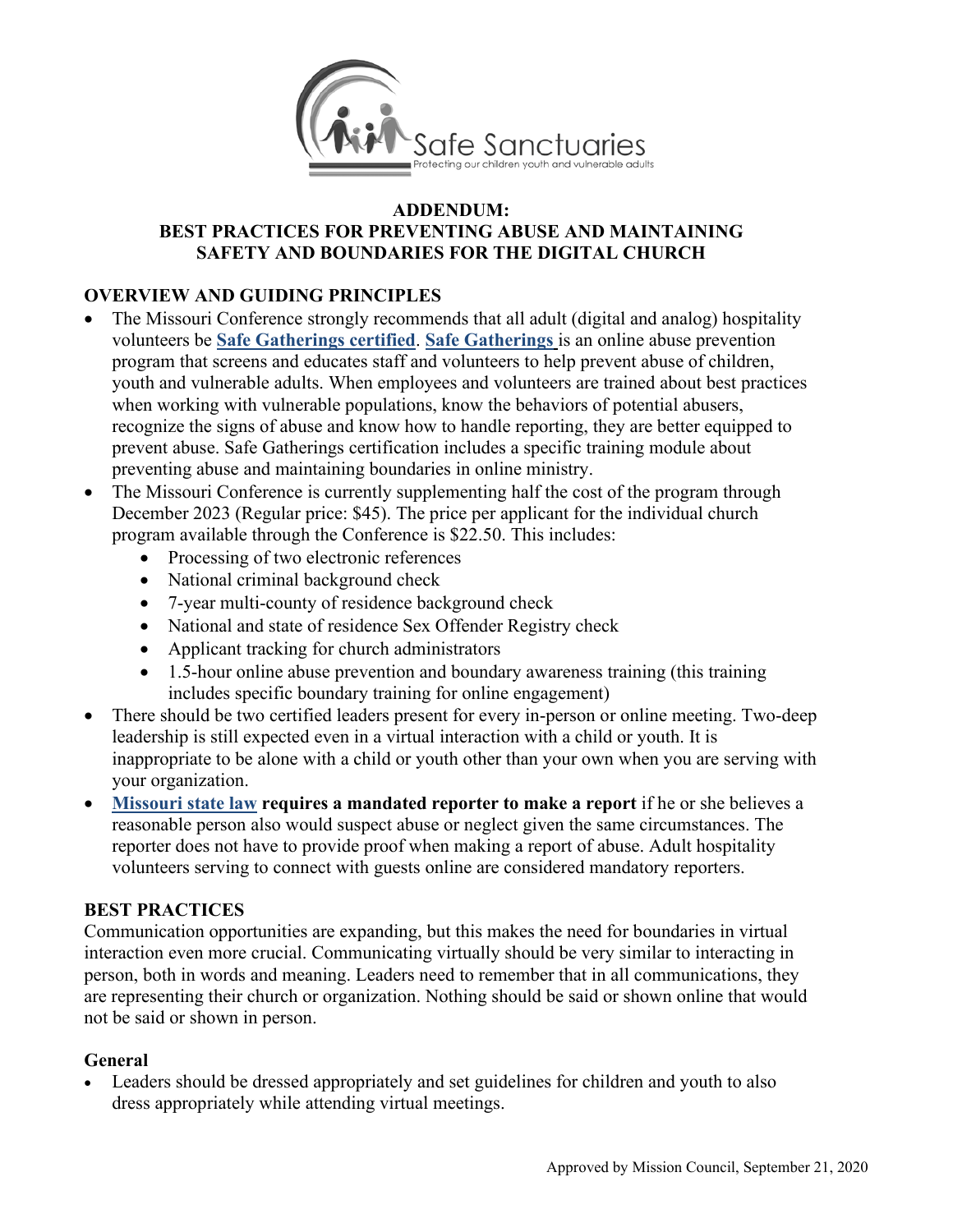- Leaders should be cognizant of their surroundings when conducting online meetings to make sure there are no inappropriate backgrounds or items in the room from which they are streaming. Some examples of inappropriate items might be alcohol, smoking materials, or adult-themed materials.
- Parents should be notified if inappropriate activity has occurred or if there are other concerns about online interactions. As you have learned previously, one guiding principle for contact with youth is transparency—communication should be visible to others or documented.

# **Virtual Worship**

- Leaders should not take photos or post images or video of the online sessions without parental permission. Sample permission forms are available through the Missouri Conference Office.
- Virtual services that include "children's time" or performances by a cherub choir or Sunday School class should consider the following recommendations:
	- 1. Do not to identify any children by first and last name; and
	- 2. Send a note to choir or Sunday School parents reminding them that videos shot in Sunday School or performances that are part of a streamed service will be shared publicly.
- Consider adding a statement on the church's website or correspondence: "only those over the age of 18 should submit contact information." Additionally, consider adding a statement into your welcome message: "We invite those over the age of 18 to register online through our connect card." (See the section on Online Privacy for more information.)

### **Digital Communication**

- Leaders should take care in their messaging, whether it is via group text or an online meeting. The ability to chat instantly often tempts people to make statements or initiate conduct that may be inappropriate, immoral, or potentially illegal because in many cases, the content "disappears" shortly after being typed or shown. Anyone can screen shot a message.
- Leaders should not use electronic communication to post or discuss sensitive topics, including those of a sexual nature.
- A youth or children's ministry staff member or volunteer should not have one-on-one interaction with any child or youth, including text messages, online chats, or via other technology means.
- Leaders should watch out for behaviors or statements from other leaders that violate church policies or suggest abusive conduct. Parents should be included on online correspondence and invitations to remote activities for children and youth.
- If a leader receives inappropriate communication from a young person, they should tell their supervisor immediately and save the correspondence. Depending on the nature of the communication, church leaders may need to contact their county's cybercrimes taskforce (Find your affiliate organization here: **<https://www.moicac.org/affiliates/>**).
- In mentoring situations, where the conversations may typically be one-on-one in an open area, the adult must find ways to encourage transparency in the virtual environment. Including another adult in the mentoring – even in digital communication – is a possible solution in this case.
- Other leaders in the organization should be encouraged to attend or drop in on virtual sessions taking place with children and youth.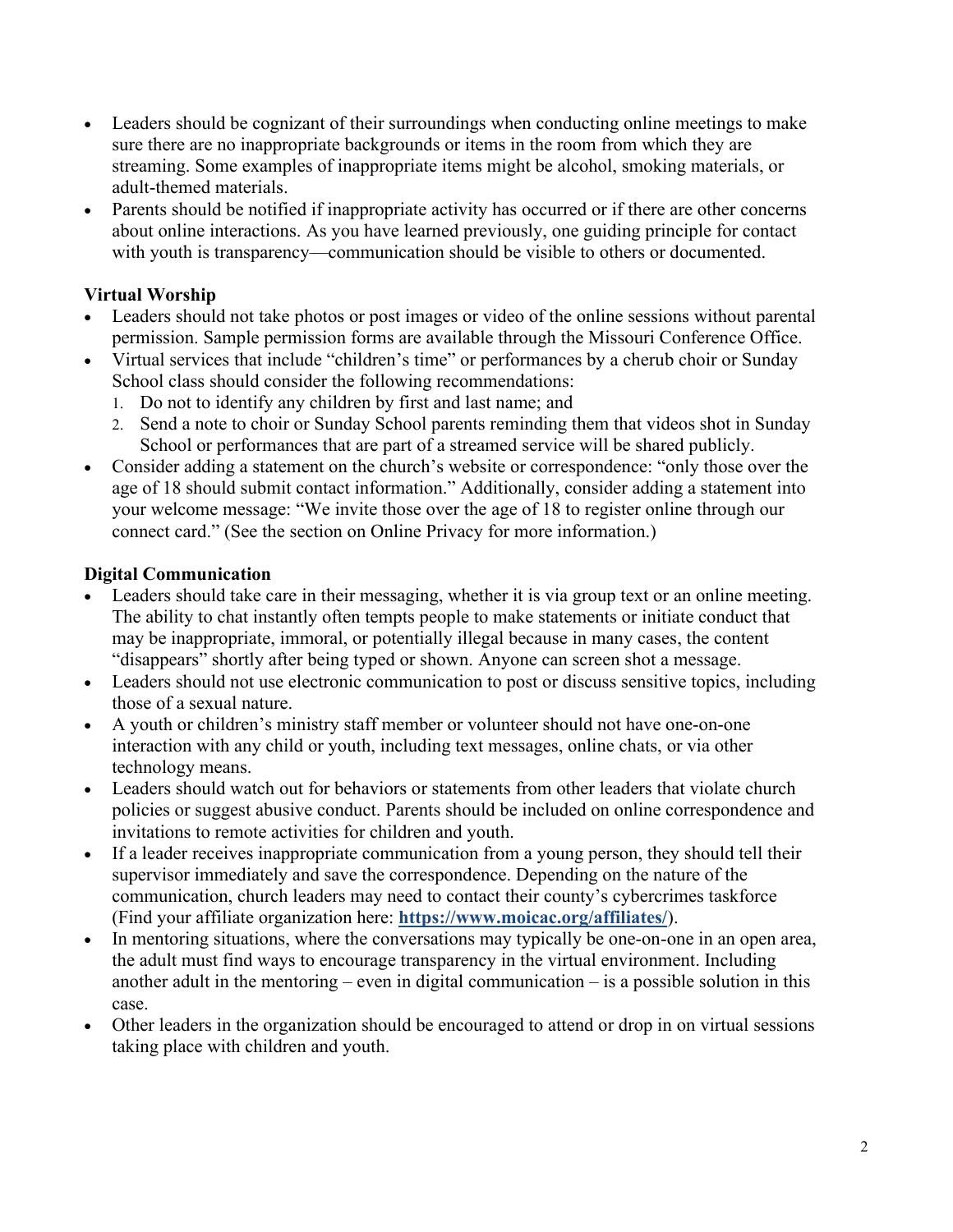# **Social Media**

Social media pages are designed to be, well, social. But that does not mean that everything should be shared and public. Be careful when it comes to social media with these best practices:

- All communication through social media should be public. Private groups, such as one for a church youth group, should be monitored and can be closed but not "hidden."
- To avoid becoming engaged in "private" Facebook Messenger chats with minors, churches should consider a 2-deep rule for any Facebook Messenger conversations regardless of age since age verification is difficult with unknown Facebook friends and followers.
- Have two certified administrators who continually monitor your organization's social media. Set up a notification system so administrators can approve or report the post as soon as possible. It only takes a second for a person to take a screen shot of an inappropriate comment or post and share it with the public.
- Block users who post inappropriate content on the first instance.
- Review the terms of service for all social media sites in which you participate.
- For video-based sites such as YouTube, keep in mind that you can post public videos or set viewing restrictions. Also, you should disable YouTube's "suggested videos," as you do not have control over the videos the site suggests.
- Take care when commenting on other social media pages, as your words can be seen as a reflection of your organization.
- Adult leaders and volunteers should not submit friend requests or add followers to their personal social media or request this from young people.
- Adult leaders and volunteers should have written permission from a parent or guardian before posting pictures of minor children on the organization's social media sites. Pictures should not be posted on an adult leader's personal pages.

### **ONLINE PRIVACY**

Online privacy is a major concern for everyone, but especially when it comes to young people. In 1998, the U.S. Federal Trade Commission enacted the Children's Online Privacy Protection Act (COPPA) to issue and enforce regulations concerning children's online privacy. The primary goal is to place parents in control over what information is collected from their young children (under age 13) online.

Although COPPA does not generally apply to not-for-profit websites, the FTC strongly recommends that all church and faith-based organization websites comply with the requirements. COPPA FAQs can be found [here.](https://www.ftc.gov/tips-advice/business-center/guidance/complying-coppa-frequently-asked-questions-0)

When collecting information for youth 13 and above, be sure to post a clear and obvious notice about how you will use the information. Meeting organizers should keep this information private. Consult with your organization's attorney for more information about information privacy, the recording of virtual meetings, and other related items.

The FTC has free online security tips and resources that can be found **[here](https://www.consumer.ftc.gov/features/feature-0038-onguardonline)**.